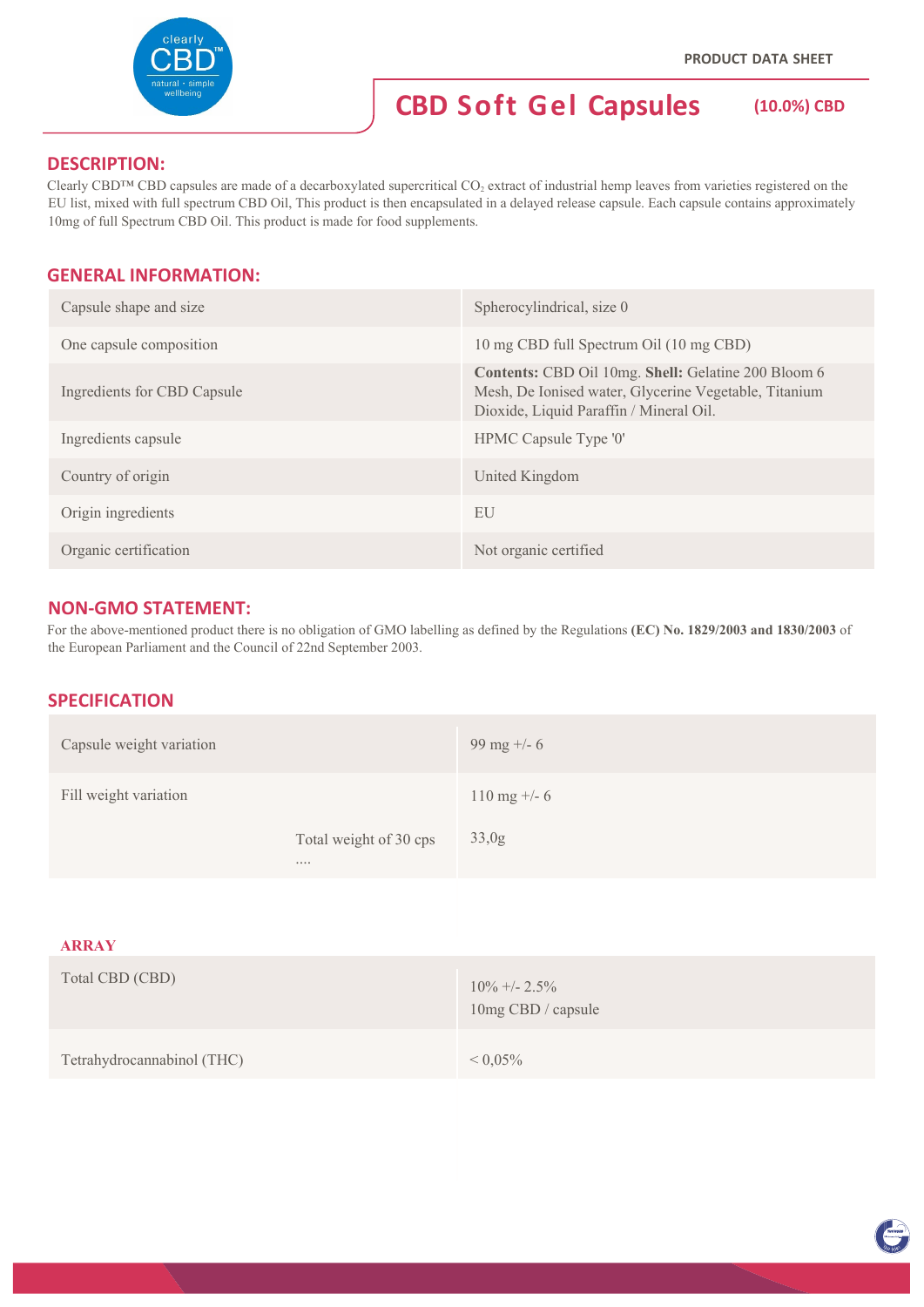

# **CBD Soft Gel Capsules (10.0%) CBD**

#### **HEAVY METALS**

| <b>HEAVY METALS</b>                |                                   |
|------------------------------------|-----------------------------------|
| Lead                               | $<$ 3.0 ppm                       |
| Cadmium                            | $< 1.0$ ppm                       |
| Mercury                            | $< 0.1$ ppm                       |
| Arsenic                            | $< 1.0$ ppm                       |
|                                    |                                   |
| <b>TOXINS</b>                      |                                   |
| Aflatoxin B1                       | $< 2.0$ ppb                       |
| Sum of Aflatoxins (B1, B2, G1, G2) | $< 4.0$ ppb                       |
| POLYAROMATIC HYDROCARBON           |                                   |
| Benzo(a)pyrene                     | $< 10.0$ ppb                      |
| Sum of PAH4                        | $< 50.0$ ppb                      |
| POLYAROMATIC HYDROCARBON           |                                   |
| Benzo(a)pyrene                     | $< 10.0$ ppb                      |
| Sum of PAH4                        | $< 50.0$ ppb                      |
|                                    |                                   |
| <b>ENDOCRINAL PERTURBATORS</b>     |                                   |
| Dioxins and PCB's                  | Conform Regulation (EU) 1881/2006 |
|                                    |                                   |
| <b>PHYTOSANITARY</b>               |                                   |
| Pesticides                         | Conform Regulation (EU) 1881/2006 |
|                                    |                                   |
| <b>MICROBIOLOGY</b>                |                                   |
|                                    |                                   |

| <b>Total Plate Count</b> | $< 10.000$ cfu / g |
|--------------------------|--------------------|
| Yeast and Moulds         | $<$ 1000 cfu / g   |
| E.coli                   | Negative $/g$      |
| Salmonella spp.          | Negative / 25g     |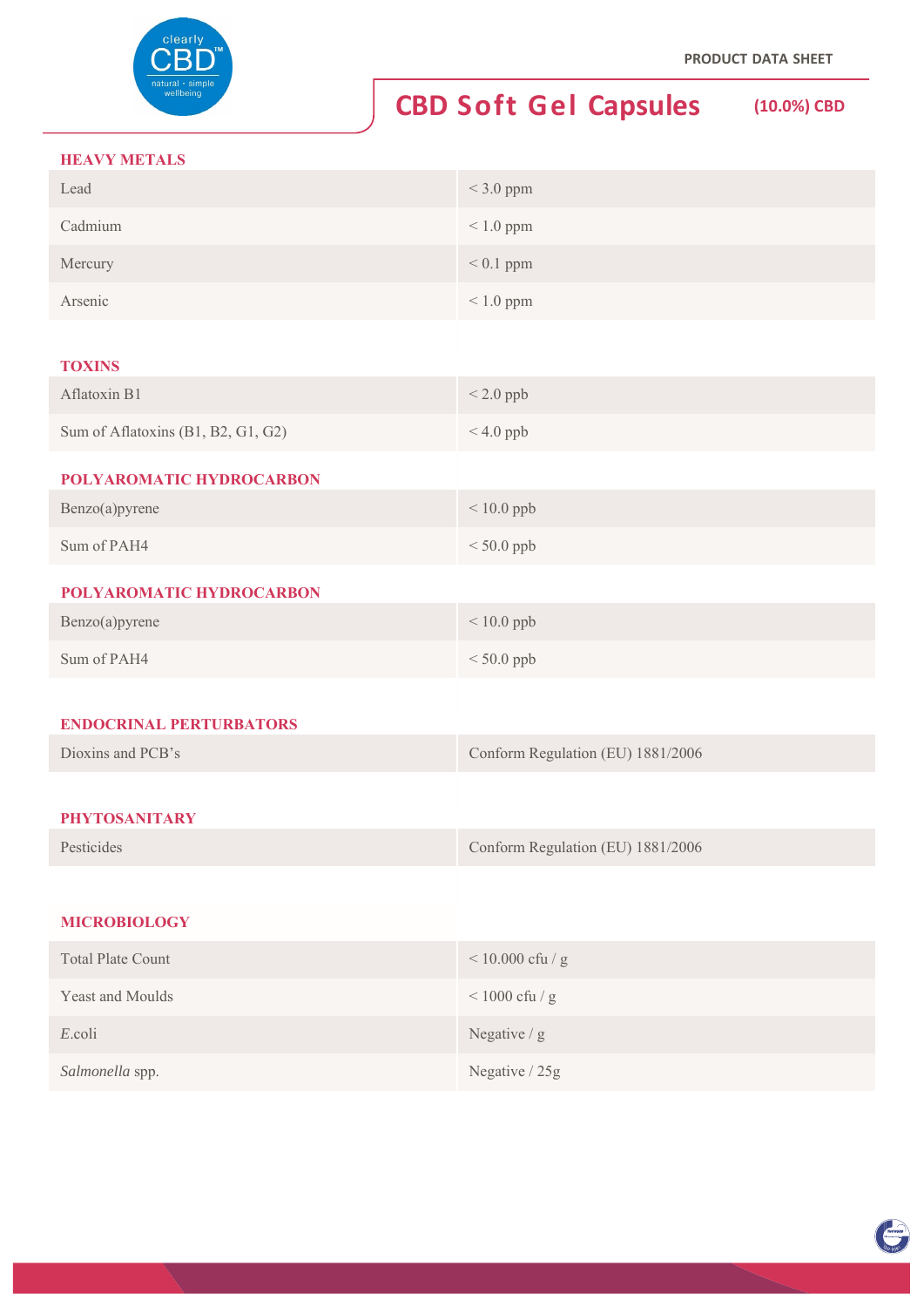# **CBD Soft Gel Capsules (10.0%) CBD**

# **ALLERGENS:**

Information concerning Annex II of Regulation (EU) **No 1169/2011** of the European Parliament and of the Council of 25th October 2011 and its amendment (EU) **No 78/2014** on substances or products causing allergies or intolerances:

|                                                                                                                                                     | Valid |
|-----------------------------------------------------------------------------------------------------------------------------------------------------|-------|
| Contains allergens which have to be labelled according to the above-mentioned regulations as ingredients:                                           | None  |
| Cereals containing gluten, namely: wheat (such as spelt and Khorasan wheat), rye, barley, oats or their hybridised strains,<br>and products thereof | None  |
| (Comment: Contains mannitol derived from wheat and/or maize; contains dextrose derived from wheat.)*                                                | None  |
| Crustaceans and products thereof                                                                                                                    | None  |
| Eggs and products thereof                                                                                                                           | None  |
| Fish and products thereof                                                                                                                           | None  |
| Peanuts and products thereof                                                                                                                        | None  |
| Soybeans and products thereof                                                                                                                       | None  |
| Milk and products thereof (including lactose)                                                                                                       | None  |
| Nuts (i.e. almond, hazelnut, walnut, cashew, pecan nut, Brazil nut, pistachio nut, macadamia nut and<br>Queensland nut) and products thereof        | None  |
| Celery and products thereof                                                                                                                         | None  |
| Mustard and products thereof                                                                                                                        | None  |
| Sesame seeds and products thereof                                                                                                                   | None  |
| Sulphur dioxide and sulphites at concentrations of more than 10 mg/kg or 10 mg/litre in terms of total SO2                                          | None  |
| Lupin and products thereof                                                                                                                          | None  |
| Mollusc and products thereof                                                                                                                        | None  |

\* exempt from allergen labelling according to Annex II of Regulation (EU) No 1169/2011

### **APPLICATIONS AND USE:**

As far as the knowledge goes for the Clearly CBD™ CBD oil soft gel capsules fulfills all EU Food Supplement requirements. In regards to CBD, within the EU, there could be regional regulation and legislations in place, with specific requirements for food supplements based on hemp *(Cannabis sativa* L.*).* Eco Vape assumes no liability, it is the own responsibility of every customer to check possible additional requirements and the legal status of bringing these capsules on the market within a certain country or region.